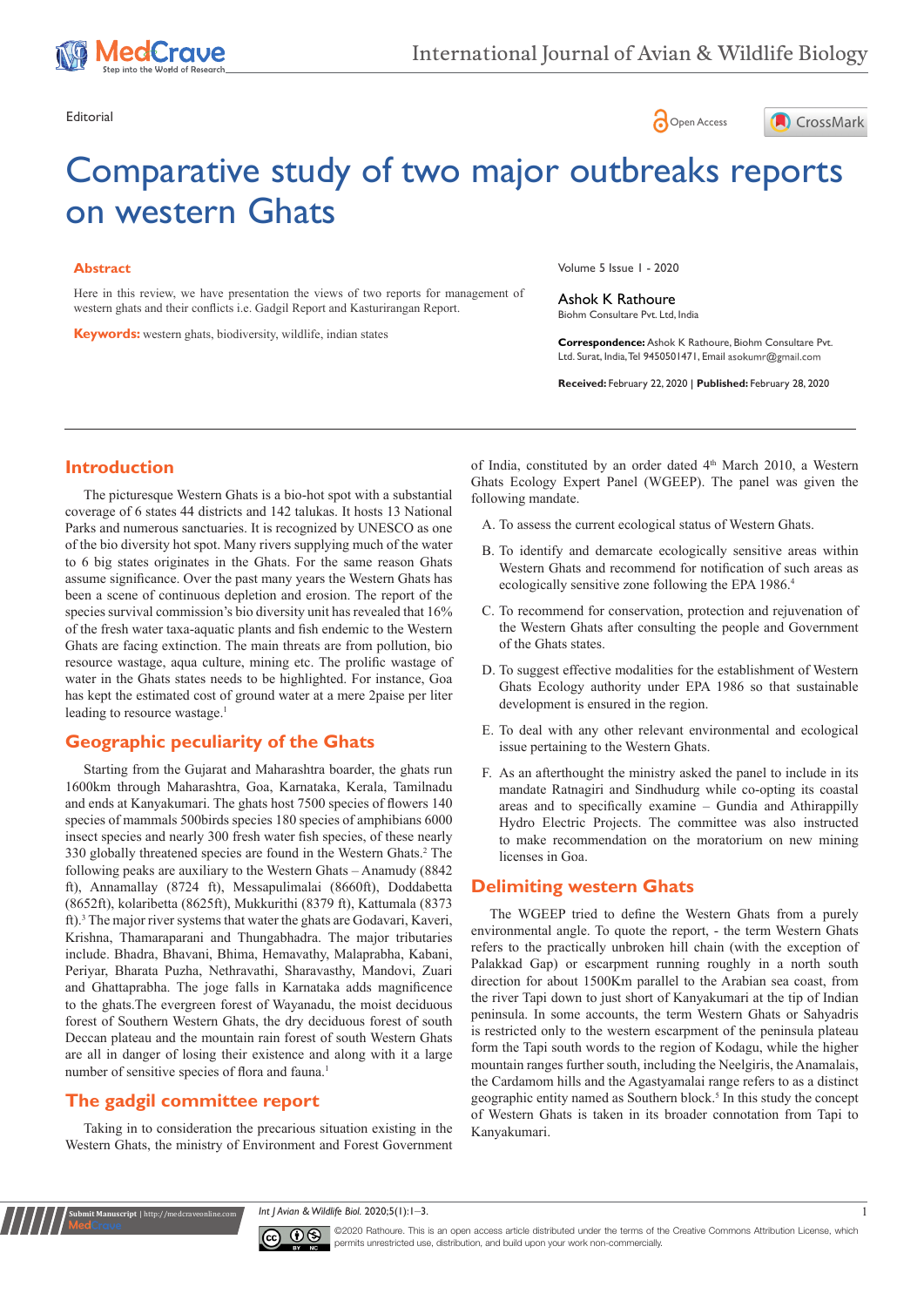- I. Northern limit: 8° 19' 8" 21° 16' 24" (N).
- II. Eastern Limit: 72 56' 24" 78° 19' 40" (E).
- III. Total Area: 129037 SqKm.
- IV. End-to end length: 1490Km.
- V. Min Width: 48Km.
- VI. Max Width: 210Km.1

### **Management of the western Ghats – the gadgil approach**

Prof. Gadgil calls for the adoption of an approach termed as Adaptive Co-management. This approach accompanies the features of iterative learning (adaptive management) while accepting linkage (Collaborative management). The later emphasizes on sharing of responsibility jointly. Key aspects of adaptive co-management include:

- 1. Leaning by doing.
- 2. Synthesis of different knowledge system.
- 3. Collaboration and power share among community, regional and national level.
- 4. Management flexibility.

This approach ensures that strategies are sensitive to feedback – both social and ecological. Needless to state, participation of local communities in decision making is the crux of this approach. The prevalent approach divorces conservation from development, thereby resulting in reckless development in some area and thoughtless conservation on others. The end result is that there are islands of biodiversity through social exclusion called the Protected Areas (PA), while there is ecological devastation outside this protected Areas.

#### **Ecologically sensitive zones**

Under section 3 and 5(i) of Environment Protection Rules 1986 (India) an ecologically sensitive zone was earmarked in Murad Janjira of Maharashtra in 1989. A number of declarations followed that made Mahabaleswar – Panjagani and Mardan as a part of the ecologically sensitive zone. The Pronab Sen committee in the year 2000 reported that the area of occurrence of every endemic species in the Western Ghats needs to be protected in its entirety. The Western Ghats has over 2000 endemic species of flowers, fish, frogs, animals and mammals. Since there are a number of variation within the Ghat area, the committee arrived at the following scale for determining ecological sensitivity:

- a) Region within highest sensitivity or Ecologically Sensitive Zone 1 (ESZ1).
- b) Region of high sensitivity or ESZ2.
- c) Region of moderate sensitivity or EEZ 3.

#### **Major recommendations of the gadgil report**

The report had recommended that nearly 65% of the ghat area be demarcated as ecologically sensitive (ESZ1 or 2). Furthermore, it had laid down the major recommendation that new special economic zones may not be allowed in the ghat area, no new dams may be commissioned in entire zone of ESZ1 and that tourism may be strictly regulated in the interest of ecology.<sup>6</sup> It was further stated that all chemical pesticide industries in ESZ1 & ESZ2 may be phased out in a span of 5-8 years and that no new thermal power plant or high speed wind plants should be commissioned in the area. <sup>6</sup> The report also call for a comprehensive and complete ban on conversion of public lands to private lands, and also on allocation of forest land for non-forest purposes in ESZ I and II.<sup>6</sup> The report also made a clarion call for banning plastic bags.<sup>6</sup> Perhaps, the most significant recommendation made by the committee was to impose a ban on sand mining and quarrying, and ironically, this was strongly opposed by Kerala.<sup>6</sup> The areas of Western Ghats were mapped on the following criteria:

- a. Biological attributes which includes biodiversity richness, species rarity, habitat richness, productivity, biological or ecological resilience and cultural cum historical significance.
- b. Geo climatic layers attributes, which includes topographic features, climatic features and hazard vulnerability.
- c. Stakeholder valuation which includes inviting opinion of public and local body, zilla panchayat, village level political body and civil societies.

#### **The Kasturirangan report**

There was an opinion from certain sections of the society that the Gadgil report was "harsh" in its contents. The Kasturirangan report therefore looks at Western Ghats conservation from a new perspective. The report tries to achieve a fine balance between environmental conservation and politico-economic expediency. It is no wonder that the report in its prelude states that, "The future lies in working on green growth strategies that build on the natural endowment to create a vibrant economy.7 The report was aimed at examining the recommendations made by the Gadgil report.

#### **Salient aspects**

- 1. Like other reports on the topic, the said report also emphasized on the importance of conserving the rich bio diversity of the Ghat.
- 2. The report categorized areas on the basis of their ecological sensitivity and activities that affect the ecology negatively shall be either totally banned or restricted in highly sensitive zones.
- 3. The report states that the "blanket prescription" approach of the Gadgil committee will be harmful to the economy and A case was made out in favour of the Kodagu coffee planters as an example.
- 4. The report stresses on giving special incentives for "Green Growth" in the Ghat area( $RE(ESZ)$  Division, 2016).<sup>8</sup>
- 5. Around 60,000 ft area was identified by the report for conservation(RE(ESZ) Division, 2016). 8
- 6. The following activities have been banned in the Ecologically Sensitive Areas(ESAs) (RE(ESZ) Division, 2016)<sup>8</sup>
	- a. Mining.
	- b. Quarrying.
- I. Sand Mining
- a. Thermal Power plants.
- b. Township and Area Development Projects.
- c. Building and other construction projects with an area of 20,000sq ft and above.